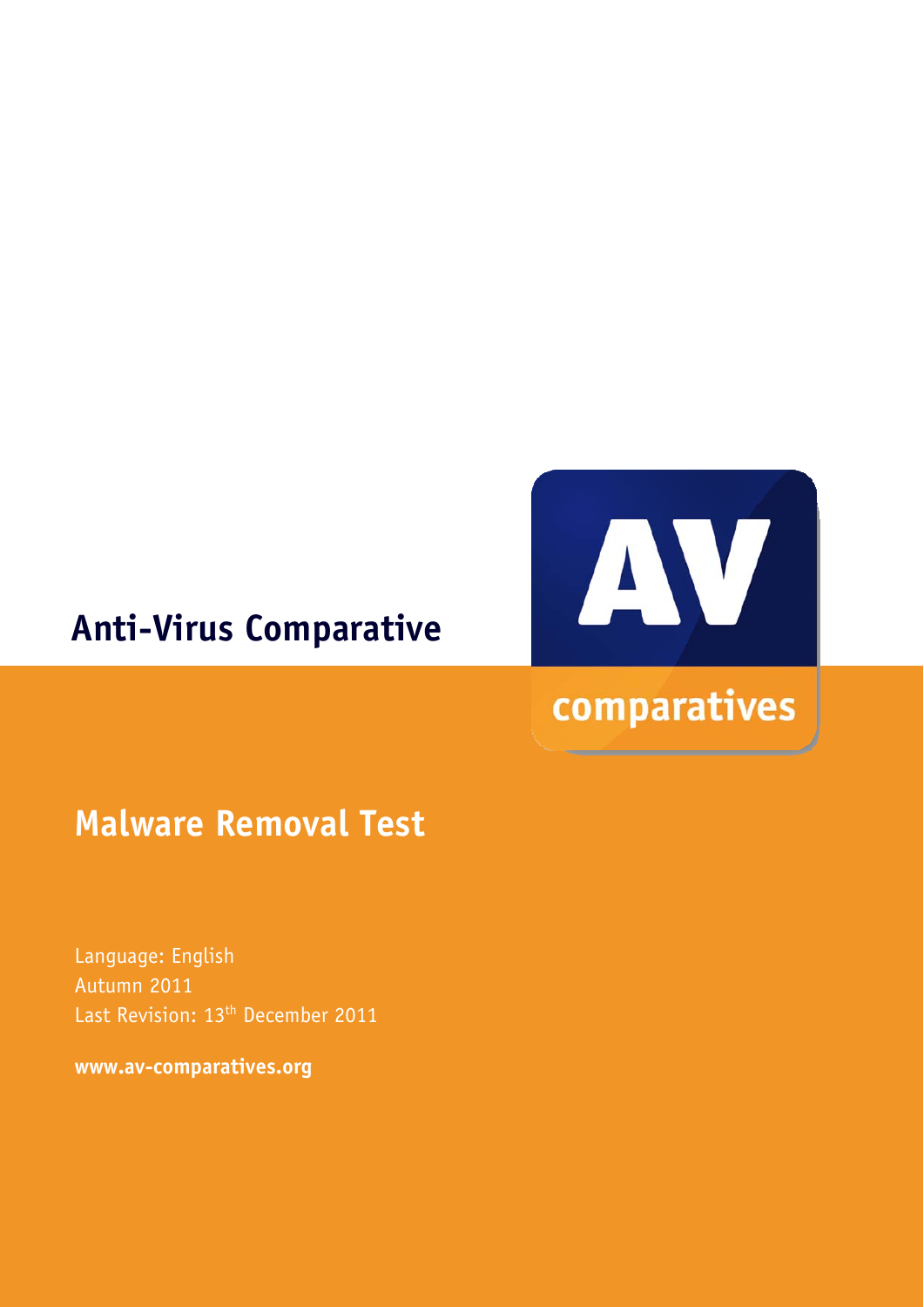# **Table of Contents**

| <b>Tested Products</b>                             | 3              |
|----------------------------------------------------|----------------|
| Introduction                                       | 4              |
| <b>Test-Procedure</b>                              | 4              |
| <b>Malware selection</b>                           | 4              |
| <b>Used samples</b>                                | 5              |
| Ratings                                            | $\overline{6}$ |
| Award system                                       | $\overline{6}$ |
| <b>Results</b>                                     | $\overline{7}$ |
| Additional Free Malware Removal Services/Utilities | 8              |
| Award levels reached in this test                  | $\overline{9}$ |
| Copyright and Disclaimer                           | 10             |



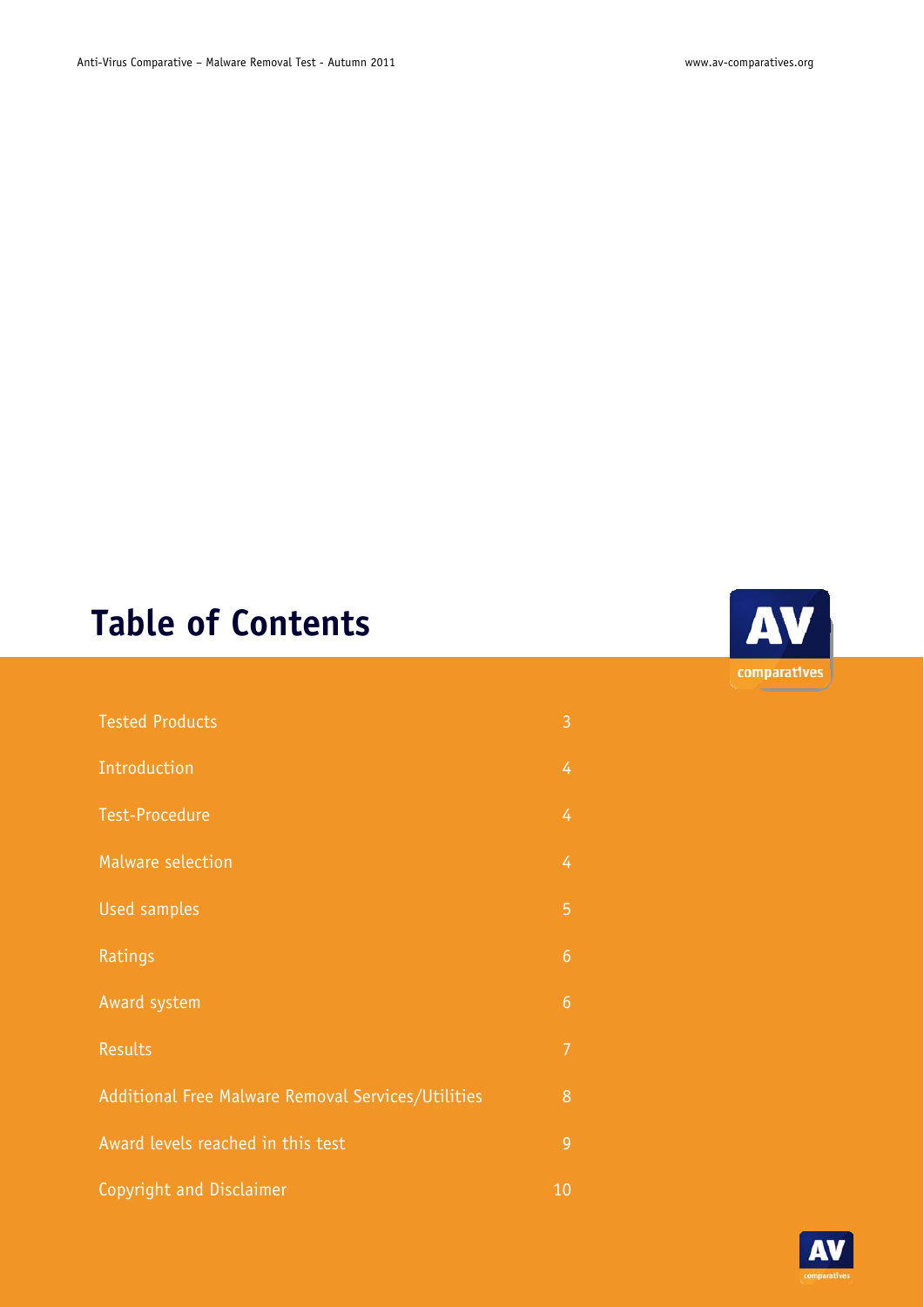### **Tested Products**

- avast! Free Antivirus 6.0
- AVG Anti-Virus 2012
- AVIRA Free Antivirus 2012
- BitDefender Anti-Virus Plus 2012
- ESET NOD32 Antivirus 5.0
- F-Secure Anti-Virus 2012
- G DATA AntiVirus 2012
- K7 TotalSecurity 11.1
- Kaspersky Anti-Virus 2012
- McAfee AntiVirus Plus 2012
- Microsoft Security Essentials 2.1
- Panda Cloud Antivirus Free 1.5.1
- PC Tools Spyware Doctor with AV 2012
- Qihoo 360 Antivirus 2.0
- Sophos Anti-Virus 9.7
- Symantec Norton Anti-Virus 2012
- Trend Micro Titanium Antivirus+ 2012
- Webroot SecureAnywhere Antivirus 2012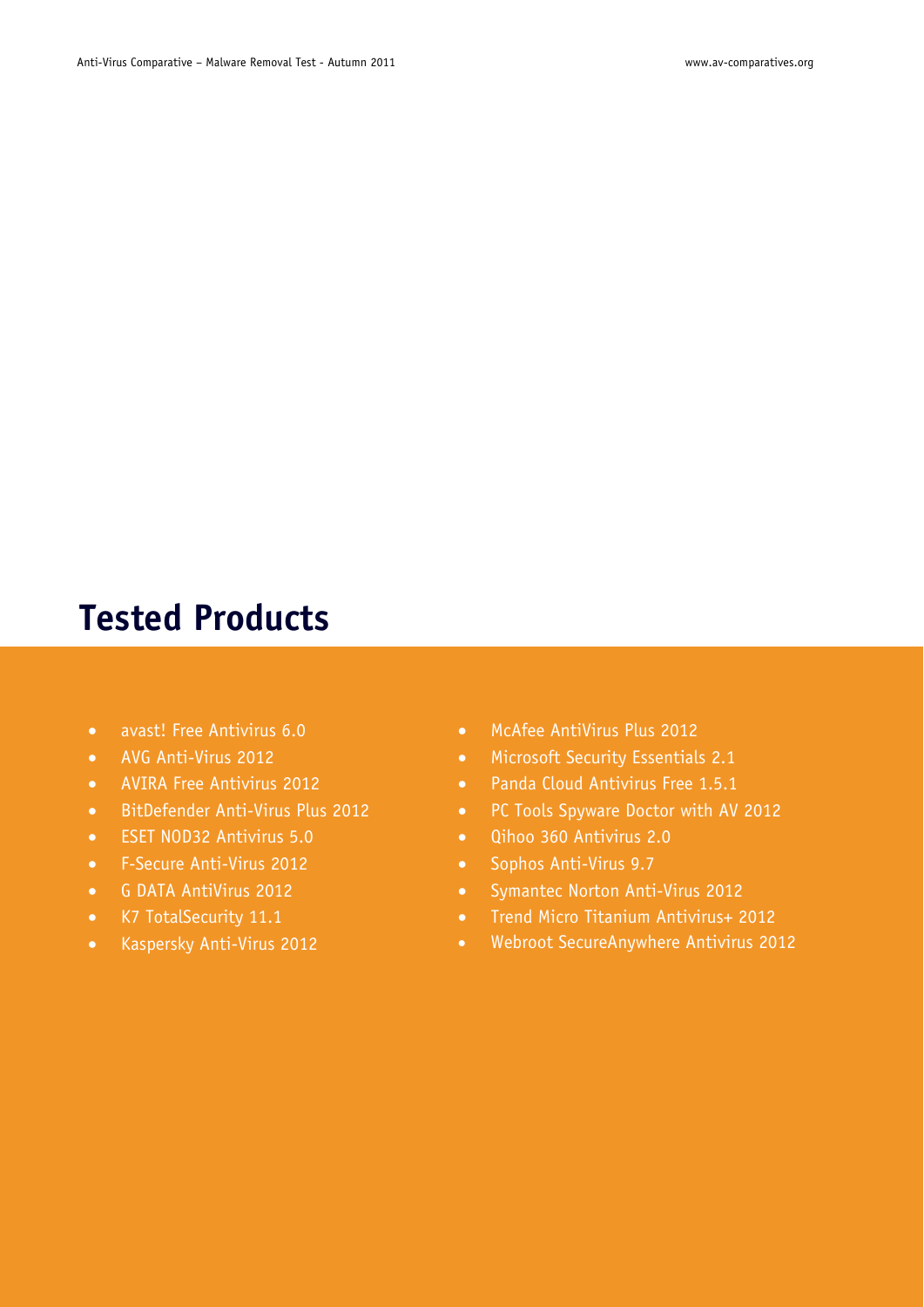#### **Introduction**

This test focuses only on the malware removal/cleaning capabilities, therefore all selected/used samples were samples that the tested Anti-Virus products were able to detect. It has nothing to do with detection rates or protection capabilities. Of course, if an Anti-Virus is not able to detect the malware, it is also not able to remove it. The main question was if the products are able to successfully remove malware from an already infected/compromised system. The test report is aimed to normal/typical home users and not Administrators or advanced users that may have the knowledge for advanced/manual malware removal/repair procedures.

Most often users come with infected PC's with no (or outdated AV-software) to computer repair stores. The used methodology considers this situation: an already infected system that needs to be cleaned.

The test was performed in autumn 2011 under Microsoft Windows XP Professional SP3.

#### **Test-Procedure**

- Thorough malware analysis to know what to look for
- Administrator account was used with turned off system restore
- Infect native machine with one threat, reboot and make sure that threat is fully running
- Reboot Windows, install and update the Anti-Virus product
- *If not possible, reboot in safe mode; if safe mode is not possible and in case a rescue disk of the corresponding AV-Product is available, use it for a full system scan before installing*
- Run thorough/full system scan and follow instructions of the Anti-Virus product to remove the malware like a typical home user would do
- Manual inspection/analysis of the PC for malware removal and leftovers

#### **Malware selection**

The samples have been selected by following criteria:

- All Anti-Virus products must be able to detect the used malware dropper on-demand/onaccess already at least since over half a year
- The sample must have been prevalent (according to metadata on exact hashes) in the order of at least thousands (and at least hundreds of thousands for their malware family / behavior they represent) of instances AND seen in the field on at least two PC's of our local customers in 2011.
- The malware must be non-destructive (in other words, it should be possible for an Anti-Virus product to "repair/clean" the system without the need of replacing windows system files etc.) and show common malware behaviors (in order to represent also behaviors observed by many other malware samples). Due to that, the selected malware is representative of a very large amount of other samples which show similar behavior and system changes.
- We randomly took 10 malware samples from the pool of samples matching the above criteria

To avoid providing information to malware authors who could be potentially useful for them to improve their creations, this public report contains only general information about the malware/leftovers, without any technical instructions/details.

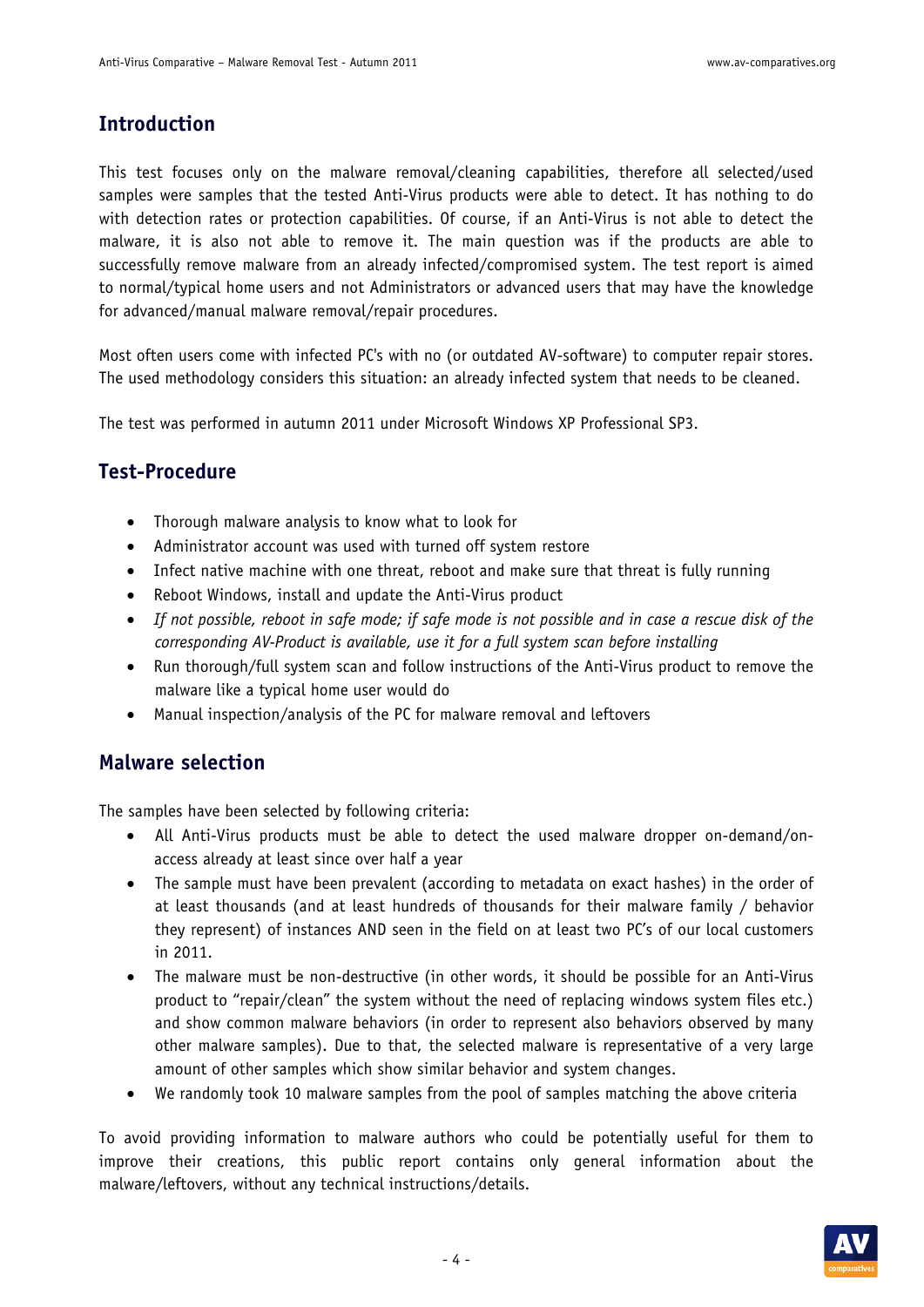#### **Used samples**

Below is a list of the used samples. Please do not wonder about the IDs in parenthesis, we mention them only as a reference for the tested AV vendors to identify them based on the samples they received from us after this test.

**Sample 1 (BU/bd3752):** This sample is a widespread trojan horse.

**Sample 2 (RJ/1dbe9a):** This sample is an extremely widespread worm.

**Sample 3 (OF/998190):** This sample is a very wide-spread trojan horse.

**Sample 4 (DR/18d7cc):** This sample is a widespread worm.

**Sample 5 (FA/33299a):** This sample is a widespread Fake Antivirus.

| <b>Activate</b><br><b>Jimala profession</b>        | theratic      | Recommended:<br>Activity Security Hader Air to get ultimate protection against asientify Theft, virtuals, Makers and 30 |                                          |                                                                                 |                                                |                                                                                      |                                                                                                                        |
|----------------------------------------------------|---------------|-------------------------------------------------------------------------------------------------------------------------|------------------------------------------|---------------------------------------------------------------------------------|------------------------------------------------|--------------------------------------------------------------------------------------|------------------------------------------------------------------------------------------------------------------------|
| <b>Advanced Security Contact</b><br><b>GR Home</b> | $\circ$       | Scan results                                                                                                            |                                          |                                                                                 |                                                |                                                                                      |                                                                                                                        |
| Financial                                          |               |                                                                                                                         | Scan results 20 potential throats found. |                                                                                 |                                                |                                                                                      |                                                                                                                        |
| Automatic Unifated<br>Andyle at Profession         |               | Trainer (ME 1398) Rediscourse at                                                                                        |                                          | Alert level<br>Lines.                                                           | Artists<br><b>Service</b>                      | <b>Status</b><br><b>Told Strawer</b>                                                 |                                                                                                                        |
| Other Security Tauk                                |               | Packed Hirold PolyCrist<br>Superinter, visit and                                                                        |                                          | Cottacial<br>Contacted                                                          | $\mathcal{L}_{\mathcal{R}}$<br><b>Rational</b> | Infected<br>tic done!                                                                |                                                                                                                        |
| <b>Antiquese Sciencer</b>                          | $\frac{1}{2}$ | <b>SETJANNE</b>                                                                                                         |                                          | Cettaud                                                                         | fts:                                           | Internet                                                                             |                                                                                                                        |
| D' qui tian                                        |               | Trapp-Spur-PP4, Bayfraud.htm                                                                                            |                                          | Contacted                                                                       | <b>Tuesday</b>                                 | <b>Tot</b> Unanell                                                                   |                                                                                                                        |
| (3) Deep Scars                                     |               | Staten DA Hand 2 Falue Jr.                                                                                              |                                          | 5 June                                                                          | <b>Rampire</b>                                 | <b>Tot degree</b>                                                                    |                                                                                                                        |
| <b>ST Custom Trian</b>                             |               | Tropian JPDAY MANTZ Flantauth                                                                                           |                                          | Critical                                                                        | <b>Saturda</b>                                 | foot dealers!                                                                        |                                                                                                                        |
| (c) Hitlery                                        |               | Traian Gov, trind 2 company                                                                                             |                                          | Collegel                                                                        | Ramount.                                       | fruit cleared                                                                        |                                                                                                                        |
|                                                    |               | Virus, Win 12 Pallar, A.                                                                                                |                                          | CHEKUR                                                                          | <b>Ramous</b>                                  | <b>Text dealers</b>                                                                  |                                                                                                                        |
| ×.<br>Settings                                     |               | Traian PSW, Win 12 Hooker                                                                                               |                                          | <b>Flindhom</b>                                                                 | <b>Tanaut</b>                                  | fort thorned                                                                         |                                                                                                                        |
|                                                    |               | <b>Blue name:</b><br>Security Right                                                                                     | ----                                     | Trujan PSH.WaL2Jimler                                                           |                                                |                                                                                      |                                                                                                                        |
|                                                    |               | Index test New                                                                                                          |                                          |                                                                                 |                                                | C/Liver/Berutter01/AppCatis/Roaming/Morosuft/Undoor/Record/Servicit2.dl              |                                                                                                                        |
|                                                    |               | Descriptions                                                                                                            |                                          |                                                                                 |                                                | litedays austers deachery and registers med in the austers registry auto-currenters. | This is a passionized sheating Trician. When activated, it installs bad? to the suspens, capaca bad? to the Windows of |
|                                                    |               | <b>Recommended</b>                                                                                                      |                                          | Please club. "Remove of" button to ensine all infected Res and protect your PC. |                                                |                                                                                      | <b>C. Famour All</b>                                                                                                   |

**Sample 6 (BR/c81db0):** This sample is an extremely widespread worm.

**Sample 7 (SO/70a001):** This sample is a widespread worm.

**Sample 8 (PO/aef331):** This sample is a typical widespread ransom Trojan which takes the system as hostage. This common malware shows the importance of rescue disks for home users. Rescue disks which only delete the file but do not fix the registry will not solve the problem, as in that case Windows Explorer will not load.



**Sample 9 (YA/1f4086):** This sample is a widespread worm.

**Sample 10 (IM/64f6b6):** This sample is an extremely widespread worm.

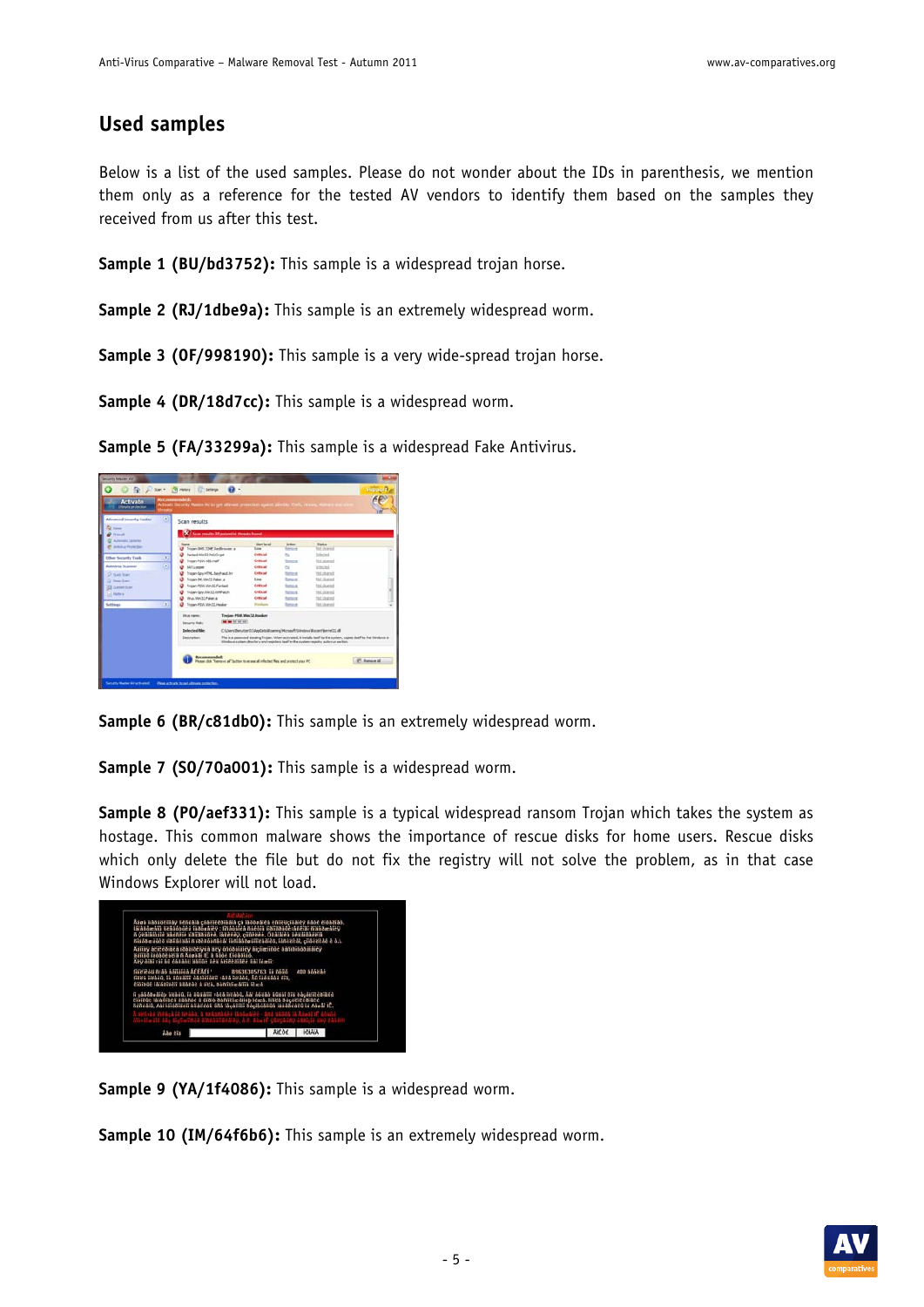#### **Ratings**

This year we were more "tolerant" when evaluating the leftovers and allowed certain negligible/unimportant traces to be left behind. Furthermore, we combined the "removal of malware" and "removal of leftovers" into one dimension and took this year into consideration also the "convenience". It should now be easier for readers to get an overview.

The ratings are given as follows:

- a) Removal of malware
	- Malware removed, only negligible traces left (A)
	- Malware removed, but some executable files and/or registry changes (e.g. loading points, etc.) remaining (B)
	- Malware removed, but annoying or potentially dangerous problems (e.g. error messages, compromised hosts file, disabled task manager, disabled folder options, disabled registry editor, etc.) remaining (C)
	- Only the malware dropper has been deleted and all other dropped malicious files/changes were not removed or system is no longer usable / Removal failed (D)
- b) Convenience:
	- Removal could be done easily in normal mode (A)
	- Removal requires booting in safe-mode or other build-in utilities and manual actions (B)
	- Removal requires Rescue Disk (C)
	- Removal or install requires contacting support or similar / Removal failed (D)

#### **Award system**

We have been thinking how to make one for users easy to understand point system and came to the following solution:

| $AA = 100$ | The awards are then given based on the reached mean value: |
|------------|------------------------------------------------------------|
| $AB = 90$  |                                                            |
| $AC = 80$  | 85-100: Advanced+                                          |
| $BA = 70$  | 70-85: Advanced                                            |
| $BB = 60$  | 50-70: Standard                                            |
| $BC = 50$  | Lower than 50: Tested                                      |
| $CA = 40$  |                                                            |
| $CB = 30$  |                                                            |
| $CC = 20$  |                                                            |
| $DD = 0$   |                                                            |
|            |                                                            |

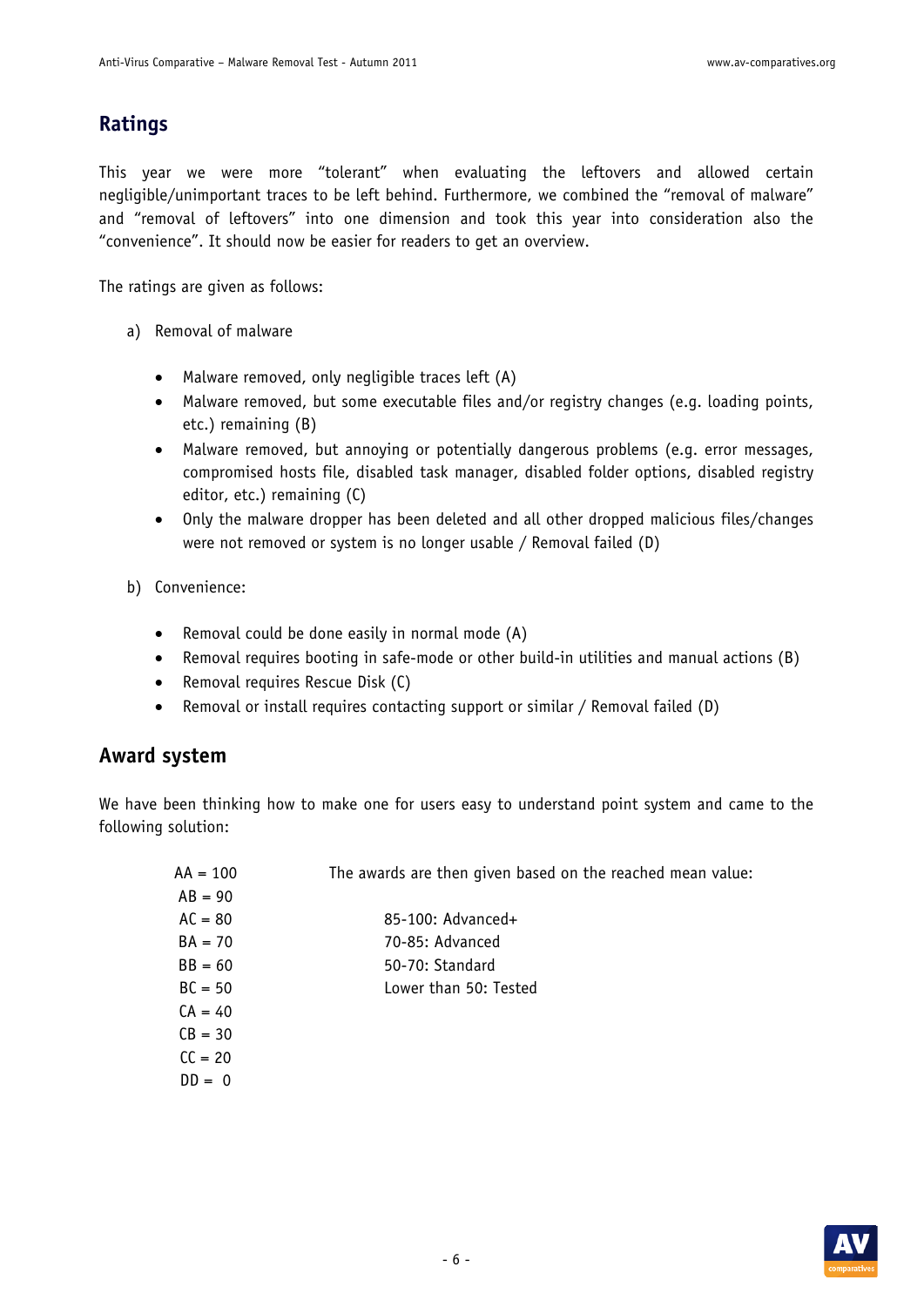#### **Results**

|                    | <b>Sample</b> |                |    |           |           |    | <b>Points</b> |           |    |    |    |
|--------------------|---------------|----------------|----|-----------|-----------|----|---------------|-----------|----|----|----|
|                    | 1             | $\overline{2}$ | 3  | 4         | 5         | 6  | 7             | 8         | 9  | 10 | Ø  |
| Avast              | BA            | AA             | АΑ | BB        | DD        | CA | CA            | DD        | BA | CA | 52 |
| <b>AVG</b>         | AA            | AA             | BA | <b>BC</b> | <b>DD</b> | CA | CA            | <b>DD</b> | AA | ΒA | 57 |
| <b>AVIRA</b>       | AA            | BA             | AA | <b>BC</b> | <b>AC</b> | AA | AA            | <b>DD</b> | AA | AA | 80 |
| <b>Bitdefender</b> | AA            | AA             | AA | AA        | AA        | AA | AA            | <b>DD</b> | AA | AA | 90 |
| <b>ESET</b>        | AA            | AA             | BA | <b>BC</b> | CA        | CA | CA            | <b>DD</b> | BA | ΒA | 58 |
| <b>F-Secure</b>    | AA            | AA             | AA | DD        | DD        | AA | AA            | <b>DD</b> | AA | BA | 67 |
| <b>G DATA</b>      | BA            | BA             | BA | BC        | CA        | CA | CA            | <b>DD</b> | АΑ | ΒA | 55 |
| K7                 | AA            | AA             | AA | <b>DD</b> | CA        | CA | AA            | DD        | AA | BA | 65 |
| <b>Kaspersky</b>   | AA            | AA             | AA | AA        | CA        | AA | AA            | cc        | AA | AA | 86 |
| <b>McAfee</b>      | AA            | AA             | BA | <b>DD</b> | DD        | BA | AA            | <b>DD</b> | AA | BA | 61 |
| Microsoft          | AA            | AA             | AA | AC        | cc        | CA | CA            | cc        | AA | AA | 70 |
| Panda              | AA            | AA             | BA | <b>BC</b> | DD        | AA | CA            | <b>DD</b> | AA | BA | 63 |
| <b>PC Tools</b>    | AA            | AA             | AA | AC        | AA        | AA | AA            | DD        | AA | AA | 88 |
| Qihoo              | АΑ            | АΑ             | AA | BA        | BA        | CA | CA            | <b>DD</b> | АΑ | BA | 69 |
| <b>Sophos</b>      | AA            | CA             | BA | DD        | CA        | AA | AA            | <b>DD</b> | АΑ | AA | 65 |
| <b>Symantec</b>    | AA            | AA             | AA | AA        | CA        | AA | AA            | cc        | AA | AA | 86 |
| <b>Trend Micro</b> | ΒA            | АΑ             | АΑ | BA        | <b>CA</b> | АΑ | <b>CA</b>     | DD        | АΑ | AA | 72 |
| Webroot            | AA            | CA             | AA | CA        | AA        | AA | AA            | <b>DD</b> | AA | AA | 78 |

Based on the above scoring system, we get the following summary results:

Good malware detection is very important to find existing malware that is already on a system. However, a high protection or detection rate of a product does not necessarily mean that a product has good removal abilities. On the other hand, a product with low detection rate may not even find the infection and therefore not be able to remove it.

Some users may wrongly assume that Anti-Virus products just delete binary files (probably because most Anti-Virus products usually list only infected files in their logs) and do not fix anything else, like e.g. the registry etc. This report is also intended as a little informational document to explain that professional Anti-Virus products do much more than just deleting malicious files.

We advise users to do regular backups of their important data and to use e.g. image restoring software.

Most AV vendors should by now already have addressed and fixed/improved the next releases of their products based on our findings in this report.

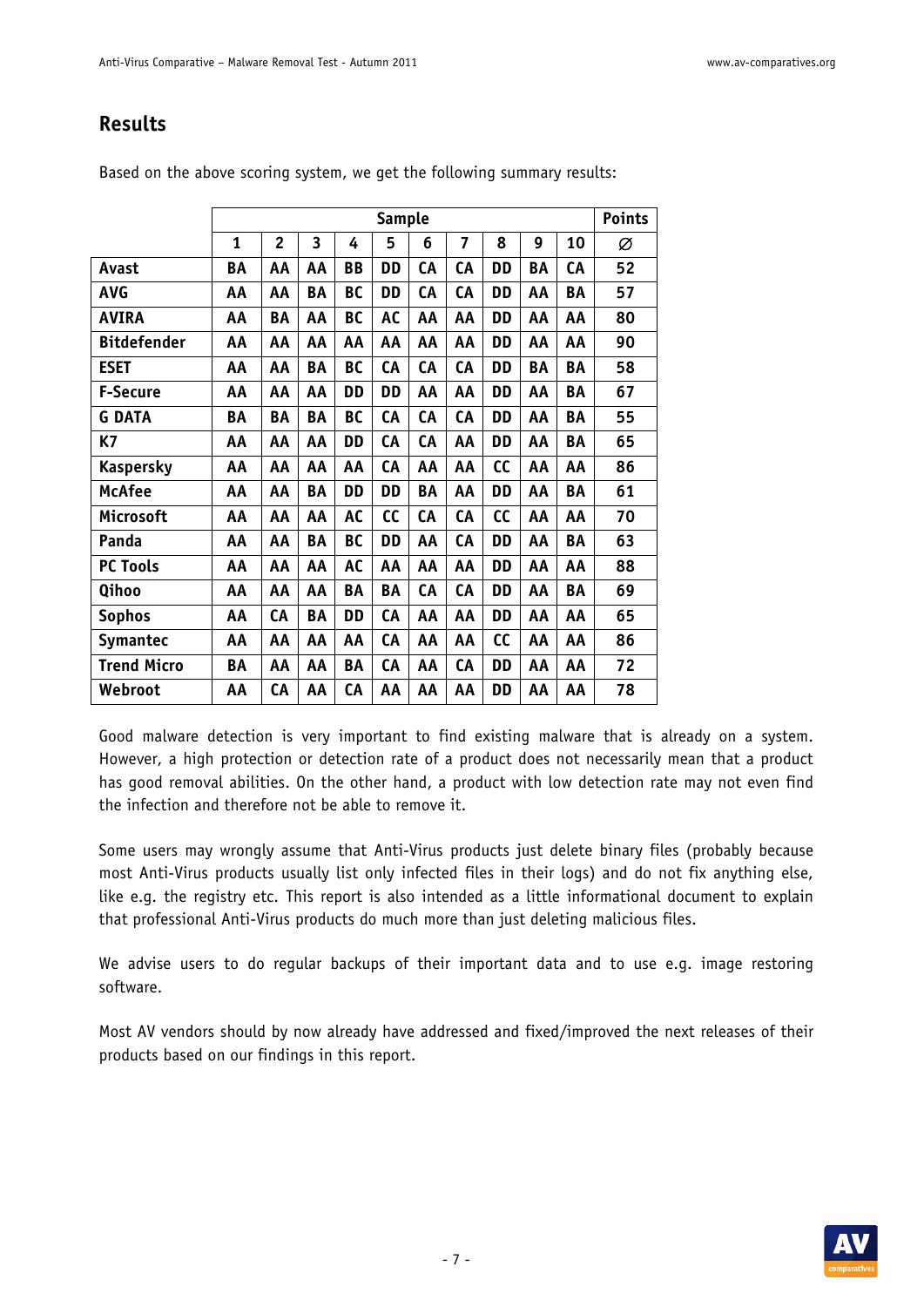#### **Additional Free Malware Removal Services/Utilities offered by the vendors**

|                    | Boot-Disk <sup>1</sup><br>available | Free Removal-Tools for specific malware                                |
|--------------------|-------------------------------------|------------------------------------------------------------------------|
| Avast              |                                     |                                                                        |
| <b>AVG</b>         | <b>YES</b>                          | http://www.avq.com/virus-removal                                       |
| <b>AVIRA</b>       | <b>YES</b>                          | http://www.avira.com/en/support-download-avira-antivir-removal-tool    |
| <b>Bitdefender</b> | <b>YES</b>                          | http://www.bitdefender.com/site/Downloads/browseFreeRemovalTool        |
| <b>ESET</b>        | <b>YES</b>                          | http://kb.eset.com/esetkb/index?page=content&id=SOLN2372               |
| <b>F-Secure</b>    | <b>YES</b>                          | http://www.f-secure.com/en/web/labs_qlobal/removal/easy-clean          |
| <b>G DATA</b>      | <b>YES</b>                          | http://www.gdata.de/support/downloads/tools.html                       |
| <b>K7</b>          |                                     | http://www.k7computing.com/en/Free-Tools/Free-Tools.php                |
| <b>Kaspersky</b>   | <b>YES</b>                          | http://support.kaspersky.com/viruses                                   |
| <b>McAfee</b>      |                                     | http://www.mcafee.com/us/downloads/free-tools/how-to-use-stinger.aspx  |
| Microsoft          | <b>YES</b>                          |                                                                        |
| Panda              | <b>YES</b>                          | http://www.pandasecurity.com/usa/homeusers/downloads/repair-utilities/ |
| <b>PC Tools</b>    | <b>YES</b>                          |                                                                        |
| Qihoo              |                                     |                                                                        |
| <b>Sophos</b>      |                                     | http://www.sophos.com/support/disinfection/                            |
| Symantec           | <b>YES</b>                          | http://us.norton.com/security response/removaltools.jsp                |
| <b>Trend Micro</b> | <b>YES</b>                          | http://www.trendmicro.com/products/personal/free-tools-and-services/   |
| Webroot            |                                     |                                                                        |

The customer support of AV vendors may help the users in the malware removal process. In most cases such support services are nowadays charged separately, but some may provide in some circumstances the malware removal help for free. We suggest to users with a valid license to try contacting in any case the AV vendor support by email if they have problems in removing certain malware or issues while installing the product.

How some AV vendors could improve the help provided for home users with an infected system:

- provide/include a rescue disk in the product package (or point to links where to download it)
- provide up-to-date offline-installers (e.g. if malware blocks access to the vendors website)
- not require to login to accounts to install products or to activate the cleaning features (as malware could intercept passwords etc.)
- check for active malware before attempting installation

-

- point to standalone tools if installation fails or if malware could not be successfully removed
- include tools/features inside the product to fix/reset certain registry entries / system changes
- promote more prominently the availability of additional provided free malware removal utilities and free malware removal procedures/support on the website, manuals, inside the product or when an active infection is found

<sup>&</sup>lt;sup>1</sup> Included in the standard package without extra charging (and without the need to contact/request it from the vendor support personnel).

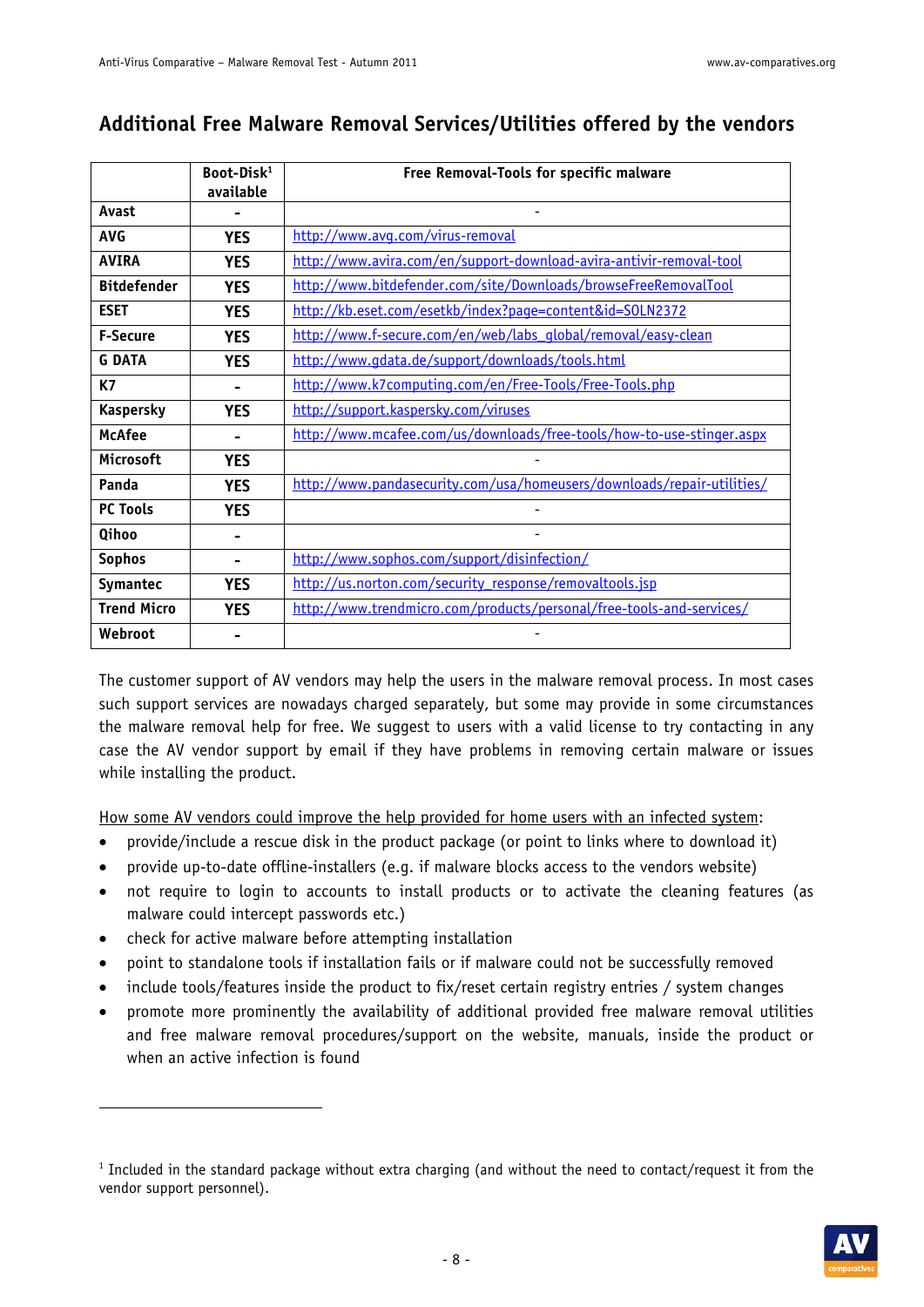#### **Awards reached in this test**

-

The following awards / certification levels have been reached by the various products in this specific test:

| <b>AWARDS</b>                                                                          | <b>PRODUCTS</b>                                                                                                   |  |  |  |
|----------------------------------------------------------------------------------------|-------------------------------------------------------------------------------------------------------------------|--|--|--|
| <b>ADVANCED+</b><br>A<br>MALWARE<br>REMOVAL<br><b>NOV 2011</b><br>comparatives         | <b>Bitdefender</b><br>PC Tools<br>Kaspersky<br>Symantec                                                           |  |  |  |
| <b>ADVANCED</b><br>AV<br><b>REMOVAL</b><br>comparatives NOV 2011                       | AVIRA<br>Webroot<br><b>Trend Micro</b><br>Microsoft                                                               |  |  |  |
| <b>STANDARD</b><br>AV.<br>MALWARE<br><b>REMOVAL</b><br>comparatives<br><b>NOV 2011</b> | Qihoo<br>F-Secure<br>K7<br>Sophos <sup>2</sup><br>Panda<br>McAfee<br><b>ESET</b><br>AVG<br><b>G DATA</b><br>Avast |  |  |  |

<sup>2</sup> Sophos is a corporate product. Due to that, it may not restore e.g. some registry entries by design, as in a managed environment, some of these settings may be enforced centrally by system administrators. In case of home user products, such settings should be fixed as part of the malware removal process (or at least the possibility to fix them should be given in the products).